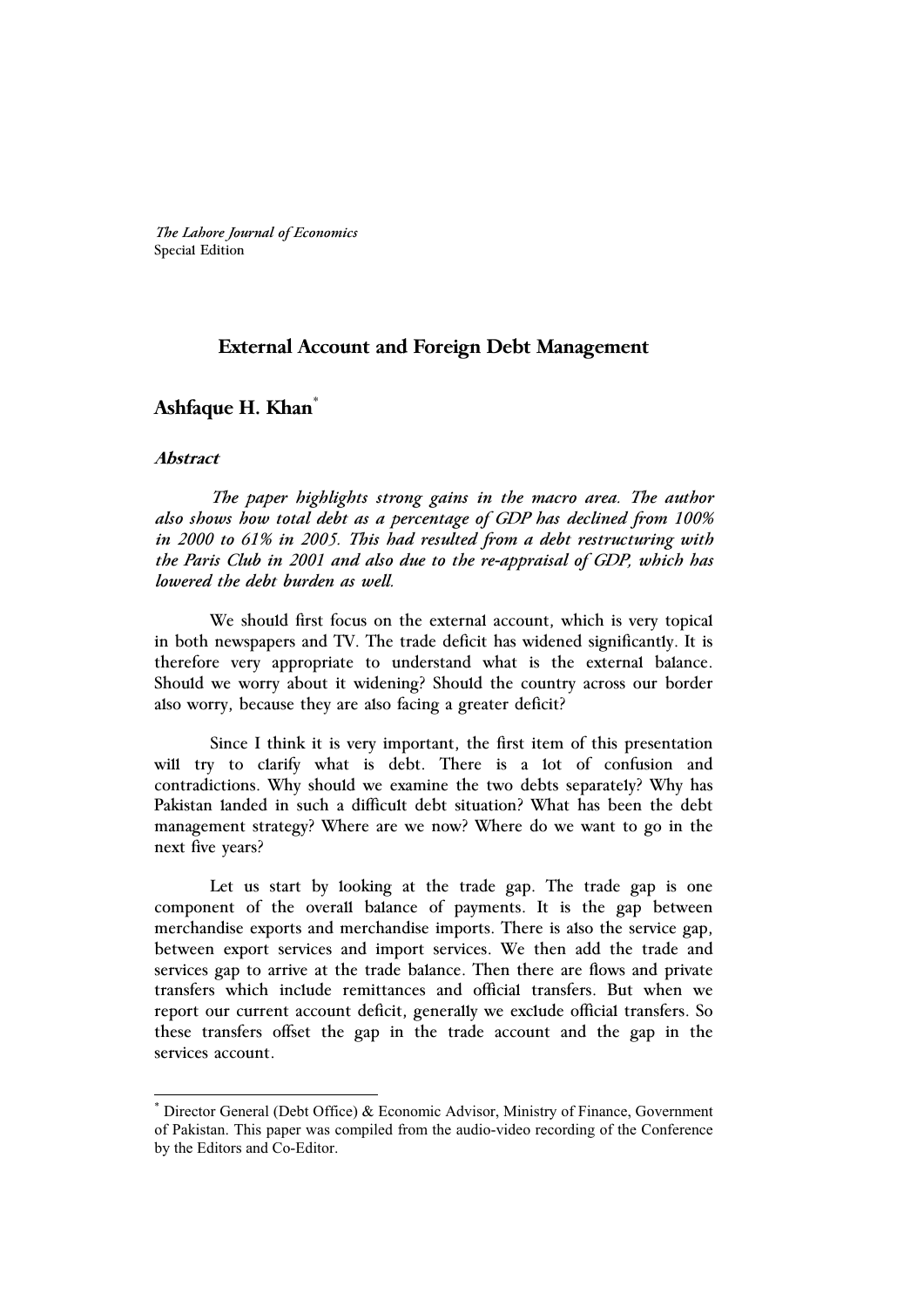After adjusting, if the transfers are greater than the two accounts, then there will be a current account surplus and if the transfers are less than the two gaps, then there will be a current account deficit, which is equivalent to the budget deficit in our internal account. Once we have a deficit in our current account or budget account, we need to fill this gap in the current account, and this is what is known as the capital account.

So in the balance of payments we have a current account deficit and then amortization payments. This is basically composed of the principal payments on the debt we have incurred in the past. There are minor other payments as well. So what is the total requirement for any country? We need to fill the current account gap, and then we have to spend on amortization payments and other payments. What is the total financial requirement? We fill this gap through the capital account.

There are two types of entries into the capital account: non debt creating inflows and debt creating inflows. Remember we are now borrowing to fill the requirements – the requirements of the current account deficit, requirements of amortization payments, and other smaller payments.

What are the elements that enter into non-debt creating inflows? They are Foreign Direct Investment (FDI), portfolio investment, and grants that we receive on different government accounts. These are basically general depositor receipts, and a kind of privatization. These elements are non-debt creating inflows.

What are the debt creating inflows? Program and project inflows that we get from the World Bank, Asian Development Bank and Eurobonds to raise money. With these inflows we try to fill the financing requirements, the current account deficit, the amortization payments and other payments. Now if the entire capital account is greater than the total financial requirements, there is a balance of payments surplus and there will be a net addition to last year's reserves. If the capital account is less than the total financing requirements, then there is an overall balance of payments deficit and there is a financing gap that we have to finance through borrowings (debt-creating and non-debt creating inflows). If that is the situation, then the country may require balance of payments support. And then we go to the International Monetary Fund (IMF) for this balance of payments support. In other words, if our financing requirements are not fulfilled through all these inflows, then we go to the IMF.

We have been a prolonged user of IMF resources. Where do we stand today in FY 2005-06? Our trade gap is somewhere around \$6.8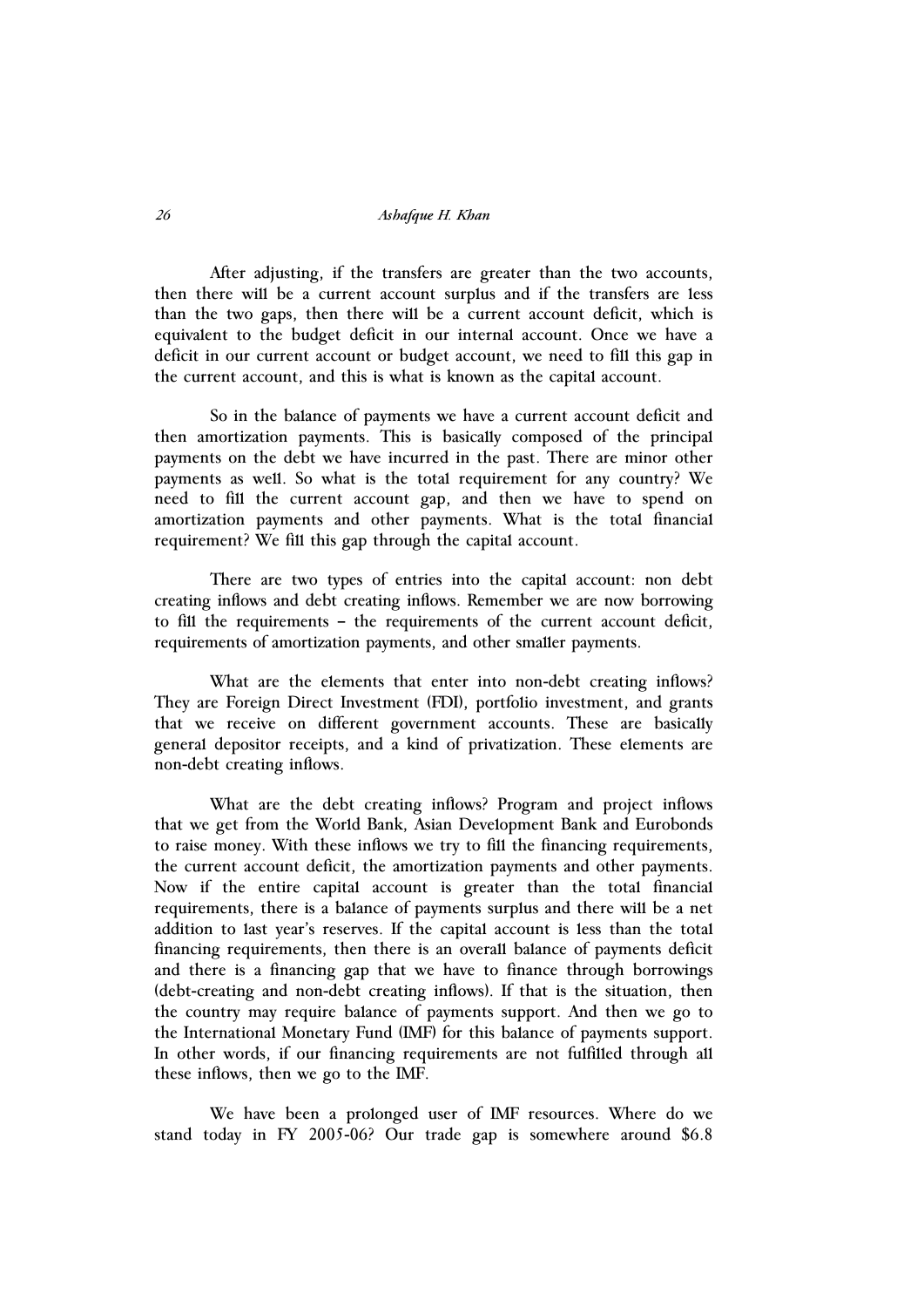billion. Our service gap is close to \$ 7 billion and our total gap is \$13.8 billion. These are our estimates for FY 2005-06. Private transfers are almost \$8.5 billion. We have not included official transfers – we are considering the current account deficit excluding transfers. So what is our current account deficit? \$13.8 billion minus \$8.49 billion which is approximately \$5.35 billion. This is our current account gap.

What are the other financing requirements? The amortization payments are \$1.04 billion. This is the principal payment to be made this year. In addition, there are other payments amounting to \$416 million. Therefore our total financing requirements are \$6.8 billion. This includes \$5.35 billion current account deficit, \$ 1 billion amortization payments, and \$416 million of other payments. So we need \$6.8 billion.

Is this \$6.8 billion coming to Pakistan? We will be getting about \$4.8 billion in non-debt creating inflows. We have already received this in our first 9 months. Portfolio investment is \$415 million, and will be somewhere between \$ 600 and \$ 700 million this year. Grants are \$637 million GDR while we were targeting \$ 700 million.

Total non-debt creating inflows are \$4.8 billion and debt-creating inflows \$ 3.69 billion which includes project and program aid from the IMF, World Bank and ADB to the extent of \$2.9 billion which already includes bonds of \$3 million. Therefore total inflows are \$ 8.5 billion while total financial requirements are \$6.8 billion, leading to a balance of payments surplus of \$1.7 billion. This \$1.7 billion will be added to our last year's stock of reserves. At the end of the fiscal year, reserves will be more than \$13 billion.

Is this important? We only looked at one element, that is the trade gap. But it is important to ask: Is it a phenomenon that is unique to Pakistan? You will be surprised that in India this year, (the fiscal year ending on 28<sup>th</sup> March), India had a current account deficit of close to 3% of GDP, or about \$30 billion which was the highest in the last 15 years. What explains the present situation? The reason is that India's economy is also growing and developing countries' economies are import dependent. We need raw materials, we need capital goods, and we need intermediate goods. So as the economy expands, as the pace of economic activity expands, import requirements become larger and larger. As long as we have inflows to finance this gap, there is no problem. We are expanding our production base with a substantial amount of non-debt creating inflows, which is a positive development.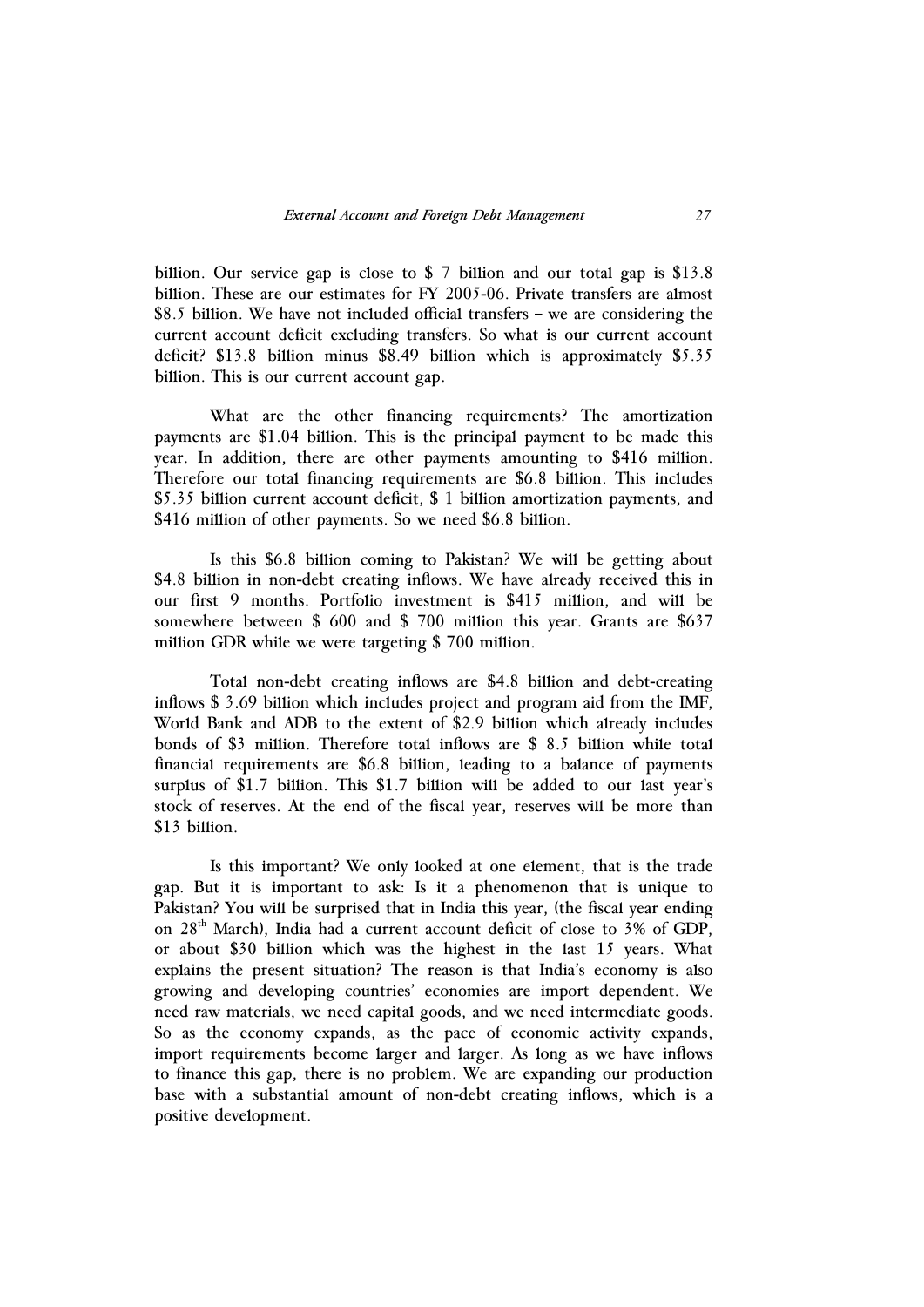What is debt? In very plain language, if my monthly salary is Rs 50,000 and my monthly expenditure is Rs 80,000 in the month of April or May, I will borrow Rs 30,000. Next month, in the month of June, if my earnings and expenditure are the same, I will be again borrowing another Rs 30,000. So my debt to date will be Rs 60,000 and so on. Exactly in the same manner, if the government spends more than its current revenue, it borrows from various sources to finance the budget deficit. The accumulation of past borrowing from domestic sources is known as the domestic debt. Similarly, when a country imports more goods and services than it exports, it borrows from various sources to finance the current account deficit. It also borrows externally for debt repayment, i.e principal repayment and to maintain a certain level of foreign exchange reserves. The accumulation of all such past borrowing in dollar terms is known as the external debt.

Since we not only borrow from domestic sources, but also borrow from external sources to finance our fiscal deficit, the debt has two components: a rupee component and a dollar component. Domestic debt is that portion of the debt through which we borrow domestically to finance the revenue/expenditure gap. But if we finance our revenue/ expenditure gap through external resources, it is not domestic debt, but rather it is external debt.

So we have two components of debt: public debt (with a rupee component and a dollar component) and the external debt. Why should we consider these two debts separately? Because the factors responsible for the growth of these two types of debt are different and their consequences for the economy are also different. Public debt poses difficulties for the budget and external debt poses difficulties for the balance of payments.

If borrowing were a bad thing, then there would not be a banking system in this world. If I want to expand my factory, what do I do? I go to the bank, I borrow money, I import machinery, I invest in my factory, I raise my profits, I increase my income and through that increase in income, I repay the interest and principal. This is normal economic activity in a nutshell. In the same way, borrowing domestically or abroad is a normal part of economic activity. As long as the borrower can earn a higher economic social rate of return than the cost of invested funds, then the creation of debt is not a burden. If I borrow money to take my family and travel around Europe and the Middle East, then I have created debt but I did not expand my debt carrying capacity, which is unfavorable. In the past we borrowed to build things that have not increased our debt carrying capacity. Debt servicing problems will arise when the debt carrying capacity of the country does not increase commensurate with the increase in the debt servicing liabilities.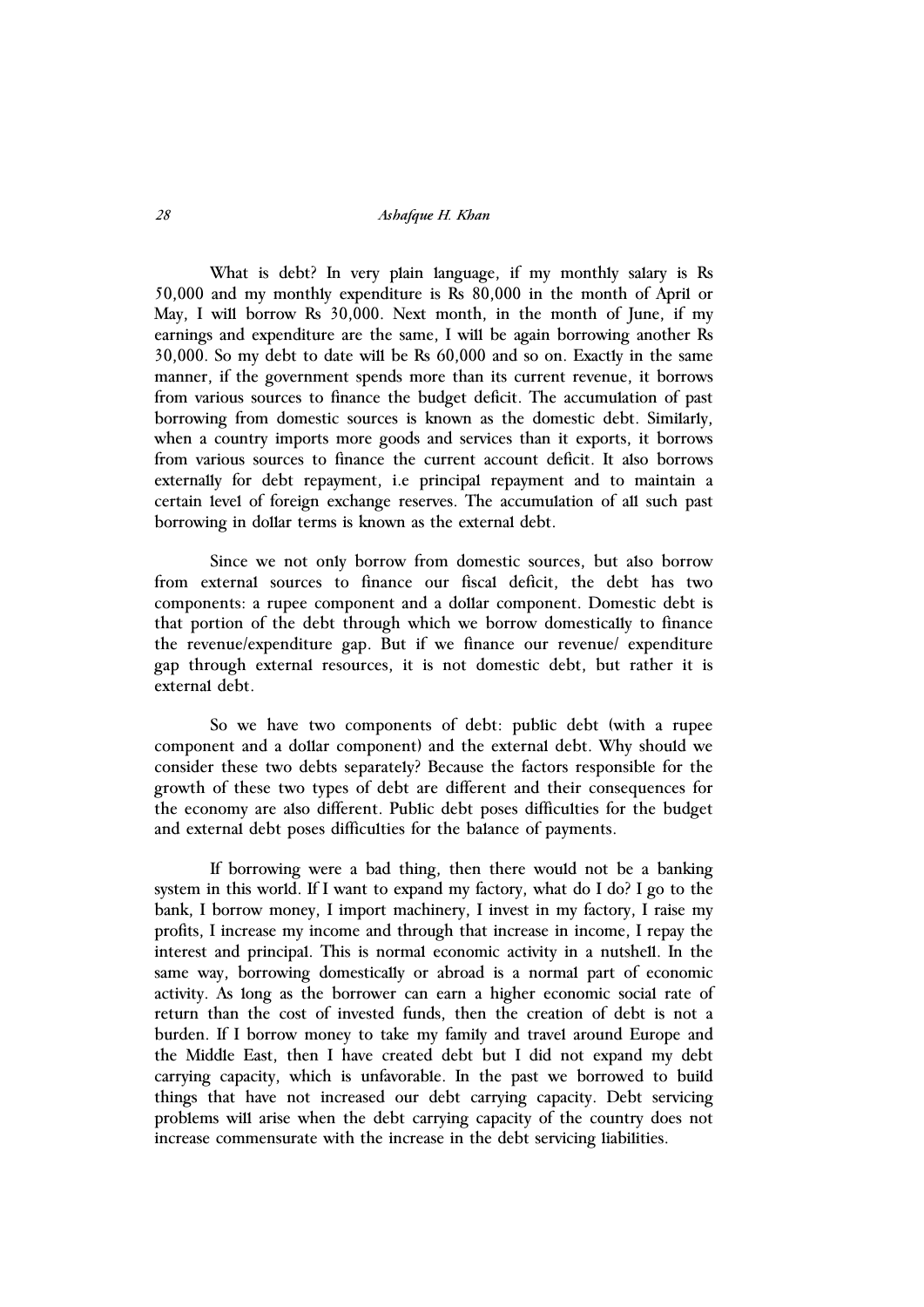What do we mean by debt carrying capacity? It is the ability of a country to service its external liabilities within an orderly and stable macroeconomic framework.

When is this a problem? It can be problematic if we borrow short term for a longer term problem. Take as an example if Pakistan borrowed short term to build a dam, which could be a 10 year project. If we were to borrow for a one year or two year period of time, there would be gaps in the process and serious cash flow problems. Countries most often run into difficulties because the borrowed funds are directed towards wasteful or low economic return projects. It is not that borrowing is bad, but it is the use of the funds that is important.

Why has Pakistan landed in a difficult debt situation? The reason is that we sustained a very large budget deficit and current account deficit for a very long period of time.

Slide 11 below shows our budget deficits. It has been in the neighborhood of 7 or 8% of GDP for over two decades. This is a very large figure, twice as high as other Asian developing countries. In other words, for a very long period of time we lived beyond our means. Similarly, on the external account our deficit was close to 5% of GDP. For a developing country like Pakistan which has sustained such a large gap in the current account for a very long period of time, this is bound to create a debt crisis. Pakistan resorted to distress borrowing and acquired a reputation of a single tranche country.



**Slide-11: Budget Deficit as % of GDP**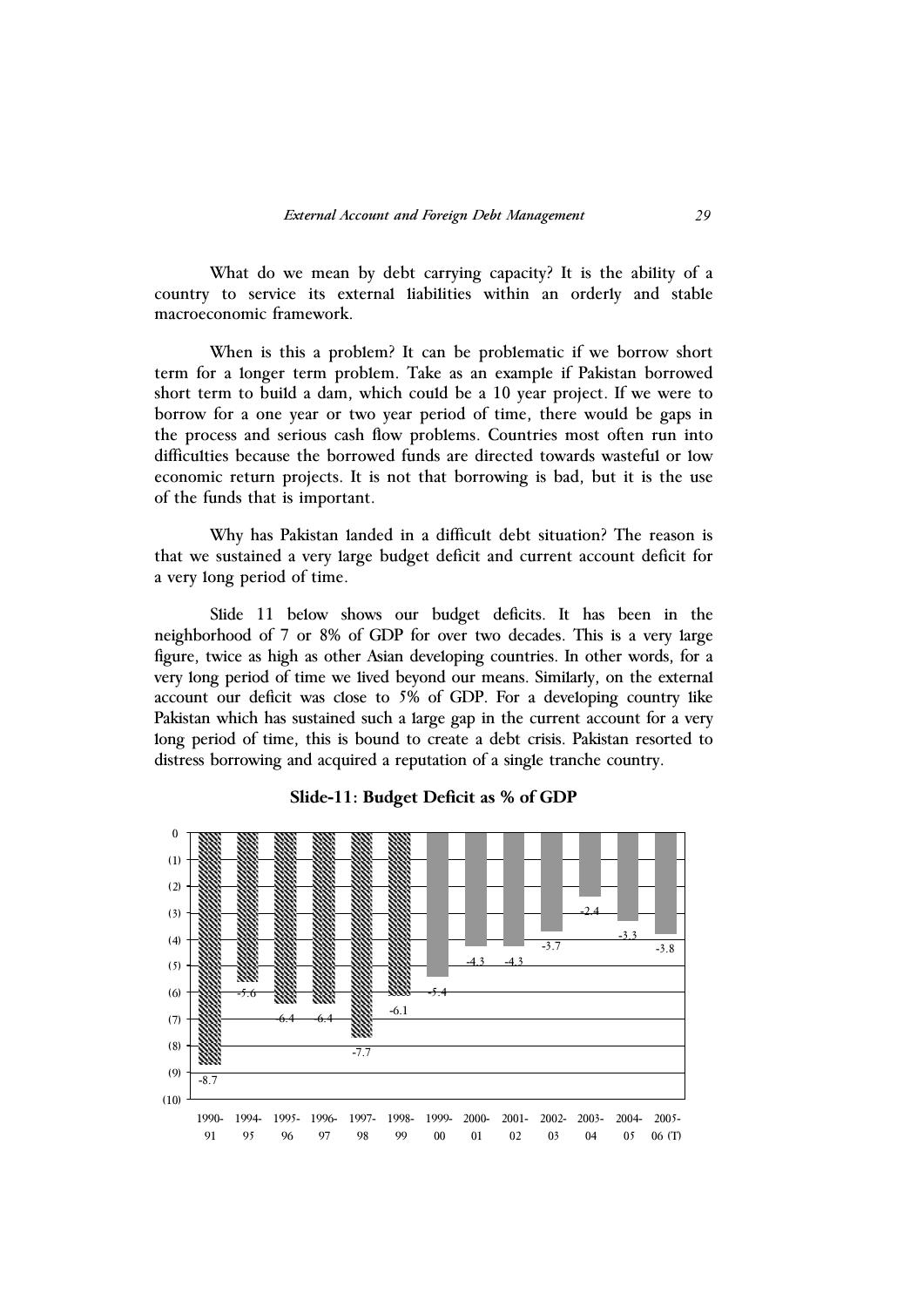Slide 12 shows the current account deficit. In fact, we need to add 1 percentage point more to the numbers in Slide 12 because we were using foreign deposits. Foreign currency accounts are a financing item of the current account. These foreign currency accounts were the assets of the individual who deposited his money in the bank. It was a liability of the bank. It was transferred to the Central Bank as a liability and the Central Bank used that liability to finance its current account gap.

#### **Slide-12: Trends in Current Account Deficit**



**As % of GDP** 

Slide 13 shows the trend in public debt. It is important to note the rupee component and dollar components. Debt payable in dollars multiplied by the exchange rate gives the rupee component of foreign debt.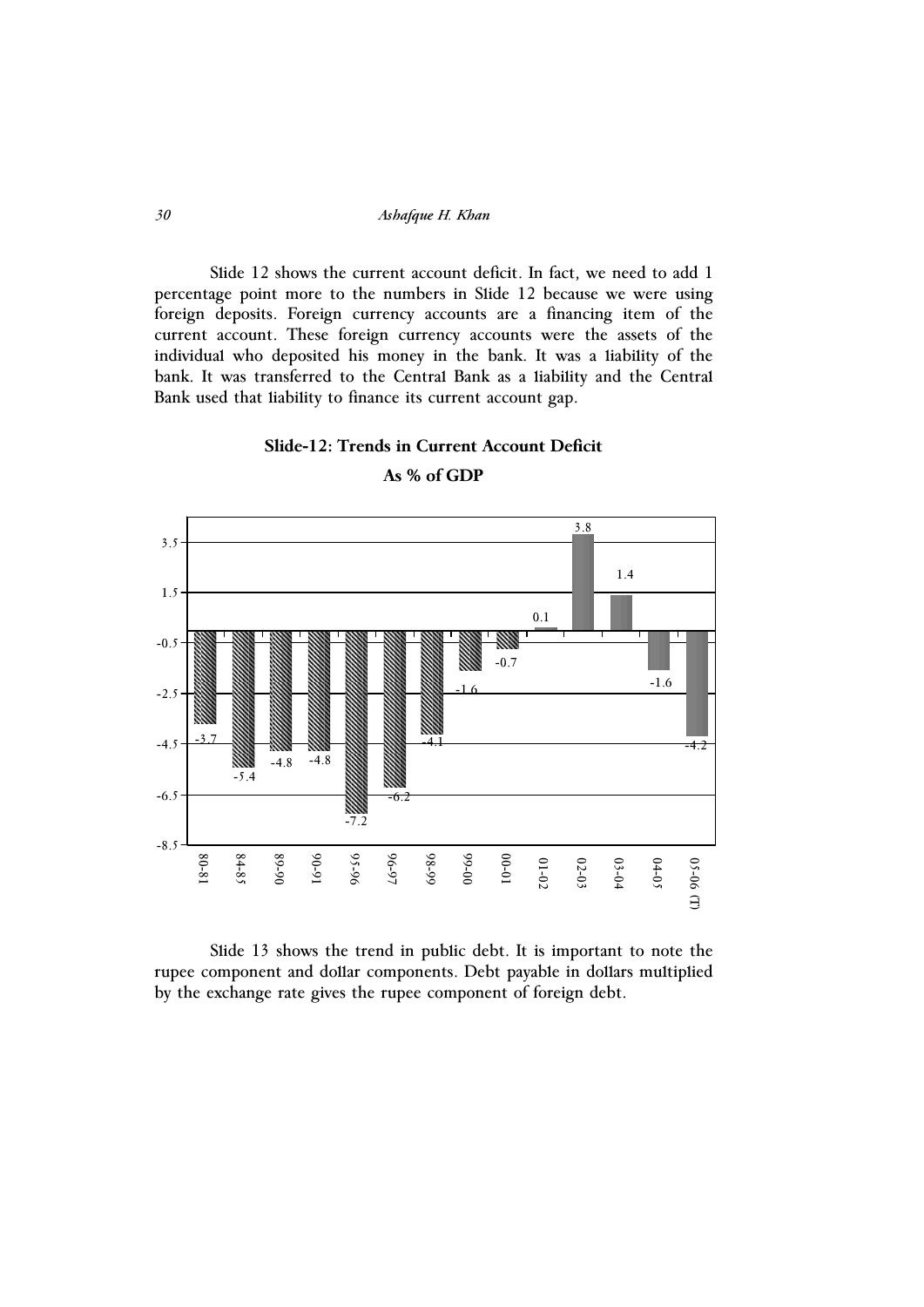|                               |               |               |               | Slide-13: Trends in Public Debt |          |                                                 |         |               |                     |               |
|-------------------------------|---------------|---------------|---------------|---------------------------------|----------|-------------------------------------------------|---------|---------------|---------------------|---------------|
|                               |               |               |               |                                 |          |                                                 |         |               |                     | (Rs. Billion) |
|                               |               |               |               |                                 | End June |                                                 |         |               |                     |               |
|                               |               |               |               |                                 |          | I0-0007 00-666I 66-866I 56-766I 06-686I 08-616I | 2001-02 |               | $2002 - 03$ 2003-04 | 2004-05       |
| a) Debt payable in Rupee      | 59.8          | 373.6         | 789.7         | 1389.3                          | 1575.9   | 1728.0                                          | 1715.2  | 1853.7        | 1978.8              | 2129.4        |
| Debt payable in US \$         | 9.8           | 19.5          | 28.1          | 30.2                            | 27.5     | 27.8                                            | 29.9    | 30.6          | 31.2                | 32.1          |
| Exchange Rate (E.O.P)         | 9.8           | 21.9          | 31.1          | 51.6                            | 52.5     | 63.4                                            | 60.1    | 57.7          | 57.9                | 59.5          |
| b) Foreign Debt Payable in Rs | 95.6          | 427.6         | 872.5         | 1557.0                          | 1442.0   | 1761.3                                          | 1795.1  | 1769.4        | 1807.7              | 1907.5        |
| c) Total Debt $(a + b)$       | 155.4         | 801.2         | 1662.2        | 2946.3                          | 3017.9   | 3489.3                                          | 3510.3  | 3623.1        | 3786.6              | 4036.9        |
| $GDP$ (mp)                    | 278.2         | 873.8         | 1865.9        | 2938.4                          | 3147.2   | 4163.0                                          | 4401.7  | 4822.8        | 5532.7              | 6547.6        |
| Total Revenue                 | 49.0          | 158.8         | 322.9         | 468.6                           | 512.5    | 553.0                                           | 624.1   | 720.8         | 791.1               | 902.2         |
| Total Debt as % of:<br>- GDP  |               |               |               | 100.3                           | 95.9     | 83.8                                            | 79.7    |               | 68.4                |               |
| - Revenue                     | 55.9<br>317.1 | 91.7<br>504.6 | 89.1<br>514.7 | 628.7                           | 588.9    | 631.0                                           | 562.4   | 75.1<br>502.6 | 478.6               | 61.7<br>442.8 |
|                               |               |               |               |                                 |          |                                                 |         |               |                     |               |

 $\overline{\phantom{a}}$  $P_{11}$ blic $\Gamma$ e  $\ddot{\cdot}$ Ŷ.  $\mathbf{F}$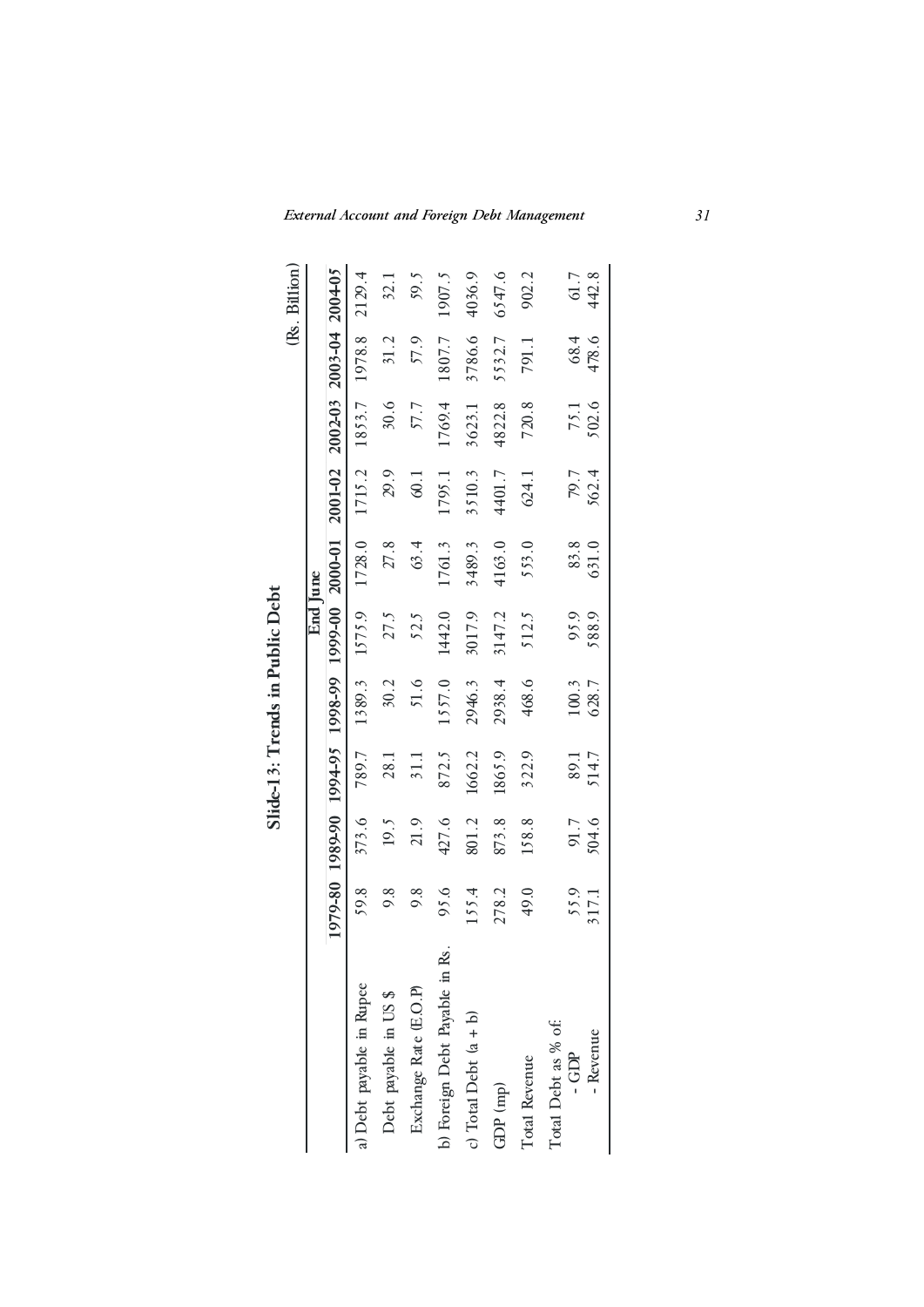Slides 27 and 28 show the debt as a percentage of revenues and as a percentage of GDP. In order to see the impact of debt, we have to watch both. It is not debt which is bad but rather it is the burden of the debt which is a problem and the burden is measured as the amount of debt – as a percentage of GDP, as a percentage of revenue, as a percentage of foreign exchange earnings and so on. Note here that the exchange rate in 1999- 2000 and in 2000-01 in March was from Rs 62.50 to Rs 63.40.





**(End June)**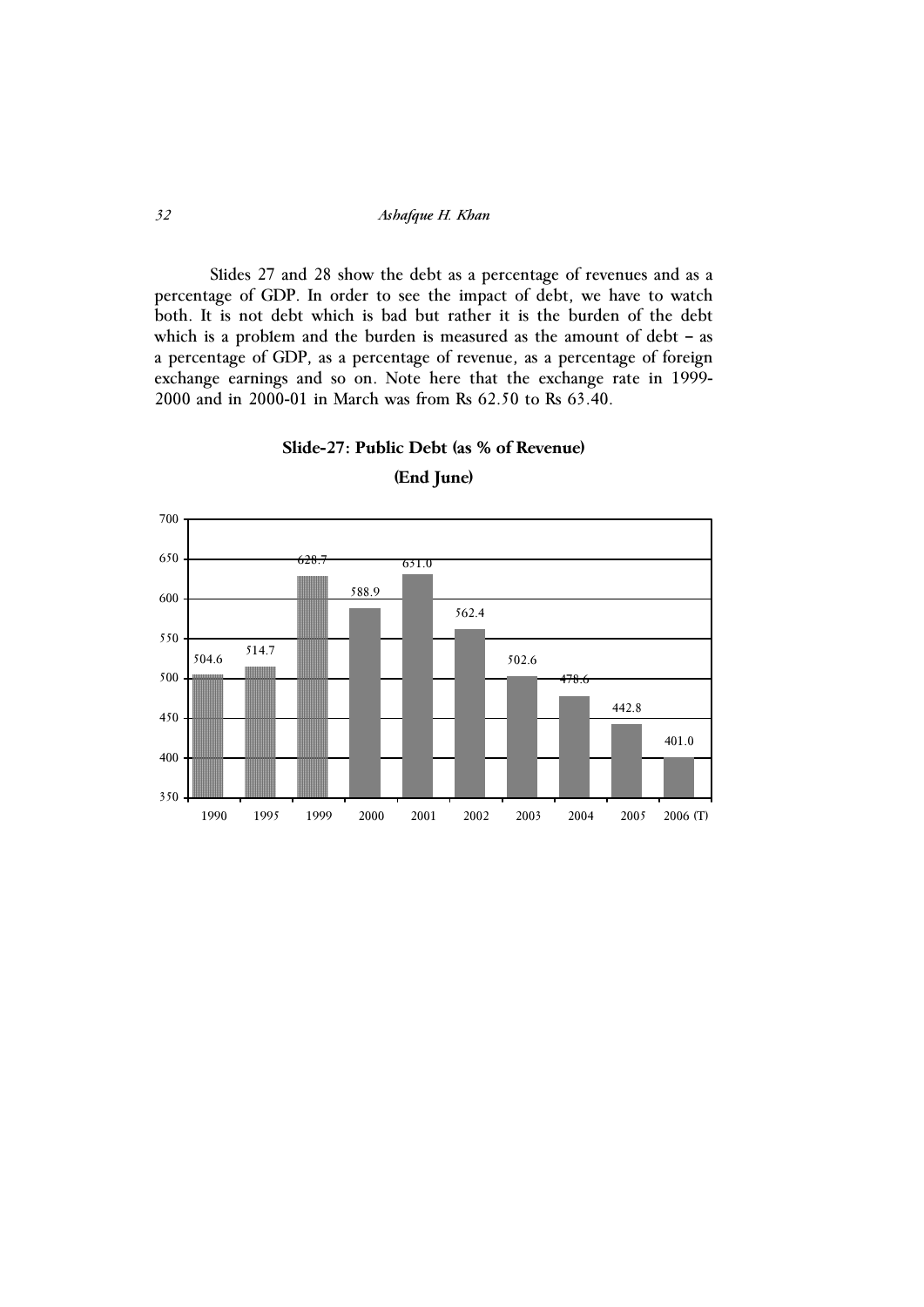

# **Slide-28: Public Debt (as % of GDP) (End June)**

Slide 13 also shows that looking at the debt payment in dollars, there is hardly any increase, but because of the depreciation in the exchange rate of 18% in rupee terms between 1998-99 and 2002-03, it added upto roughly Rs 300 million in public debt. This shows that it is important to maintain stability in the exchange rate. Without adding debt in dollar terms we had an increased Rs 300 million in public debt. This is the lesson, demonstrating how our external debt and liabilities grew over the years. In the decade of the 80s we started with about \$9 billion and ended with \$21 billion. Then in the 90s we moved from \$21 billion to almost \$39 billion and it was growing at an average rate of 6.6% per annum. After that there was a slight decline in absolute terms.

Why should we worry about debt problems? We worry because there are serious macroeconomic consequences. First, debt crowded out the private sector. It led to higher interest rates because the government is eager to borrow and both the market and the banking sector will exploit this. We must also consider now how public and private sector investments are complementary. Because of the budget problem, public sector investment was not increasing, and private sector investment was also not increasing. Overall private sector investment declined. We tightened development spending, and we tightened total investment and poverty rose. These are the macroeconomic consequences of unsustainable debt.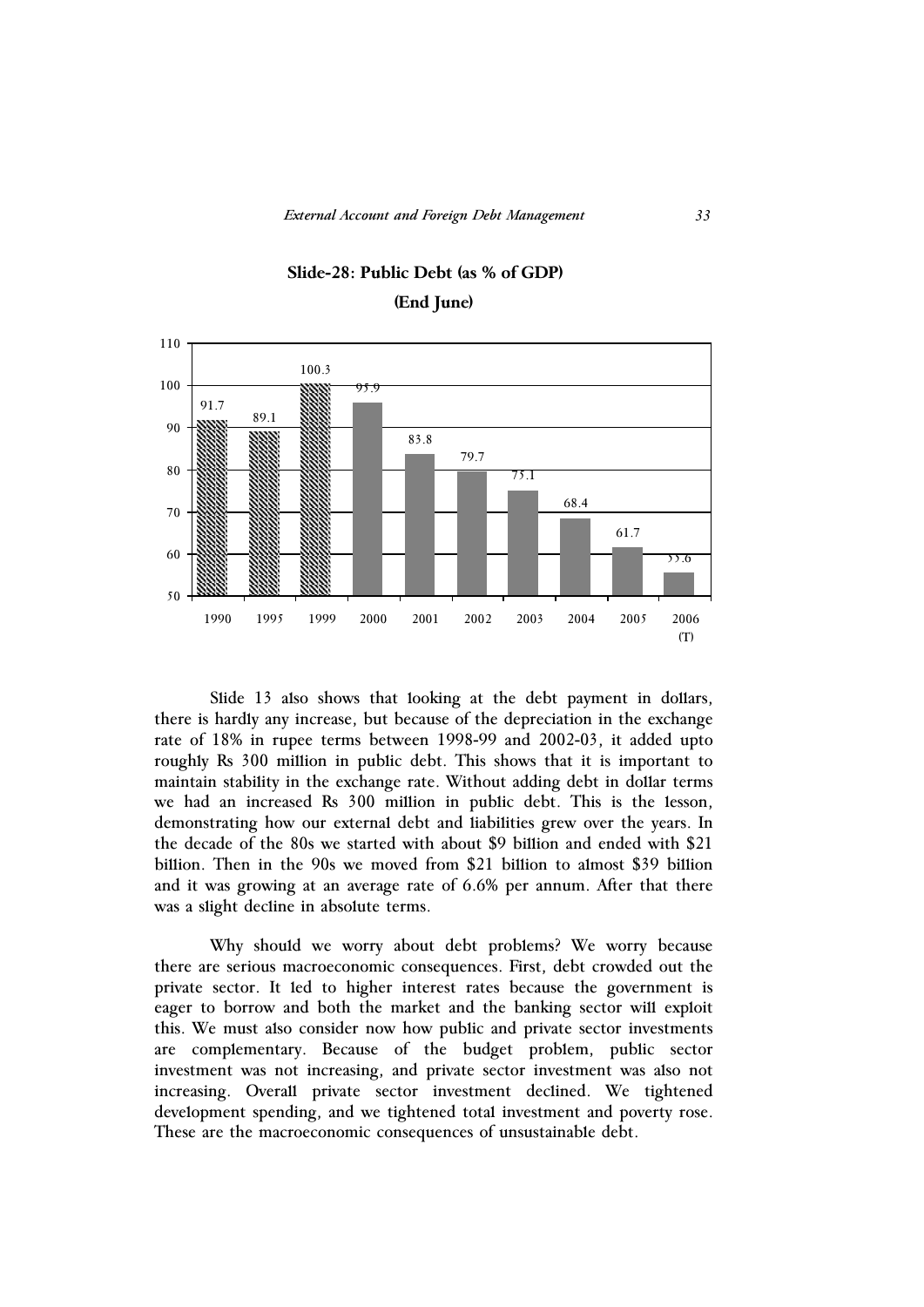As a result, Pakistan became a prolonged user of IMF resources. Economic policy making centred around the IMF/IFIs' programs. The influence of the IMF and IFIs on policy making increased substantially. This is how investment started declining and how growth started decelerating. As a result the country was severely affected by the debt burden.

What has been our strategy? First we reduced the deficit so that our foreign requirement was reduced. We also reduced the revenue/expenditure gap in addition to the current account gap so that our borrowing requirements were reduced. When our borrowing requirements were reduced, the pace of acquisition of debt declined, raising economic growth. Also a balanced budget is very vital. We tapped resources from the international capital market and most importantly, adopted the Fiscal Responsibility and Debt Limitation Law.

Slide 24 line shows the budget deficits. It was as low as 2.4% of GDP. Then we started spending on infrastructure and the deficit moved to 3.3% of GDP. This year's target is 3.8 % but hopefully will be around 3.5 to 3.6%.

#### **Slide-24: Way Forward: A Prosperous Pakistan**





Slide 25 shows that the current account deficit was gradually reduced and for 3 years we maintained a surplus. This is highly unusual for a developing country like Pakistan to maintain a current account surplus. That a country maintains a current account surplus means that the country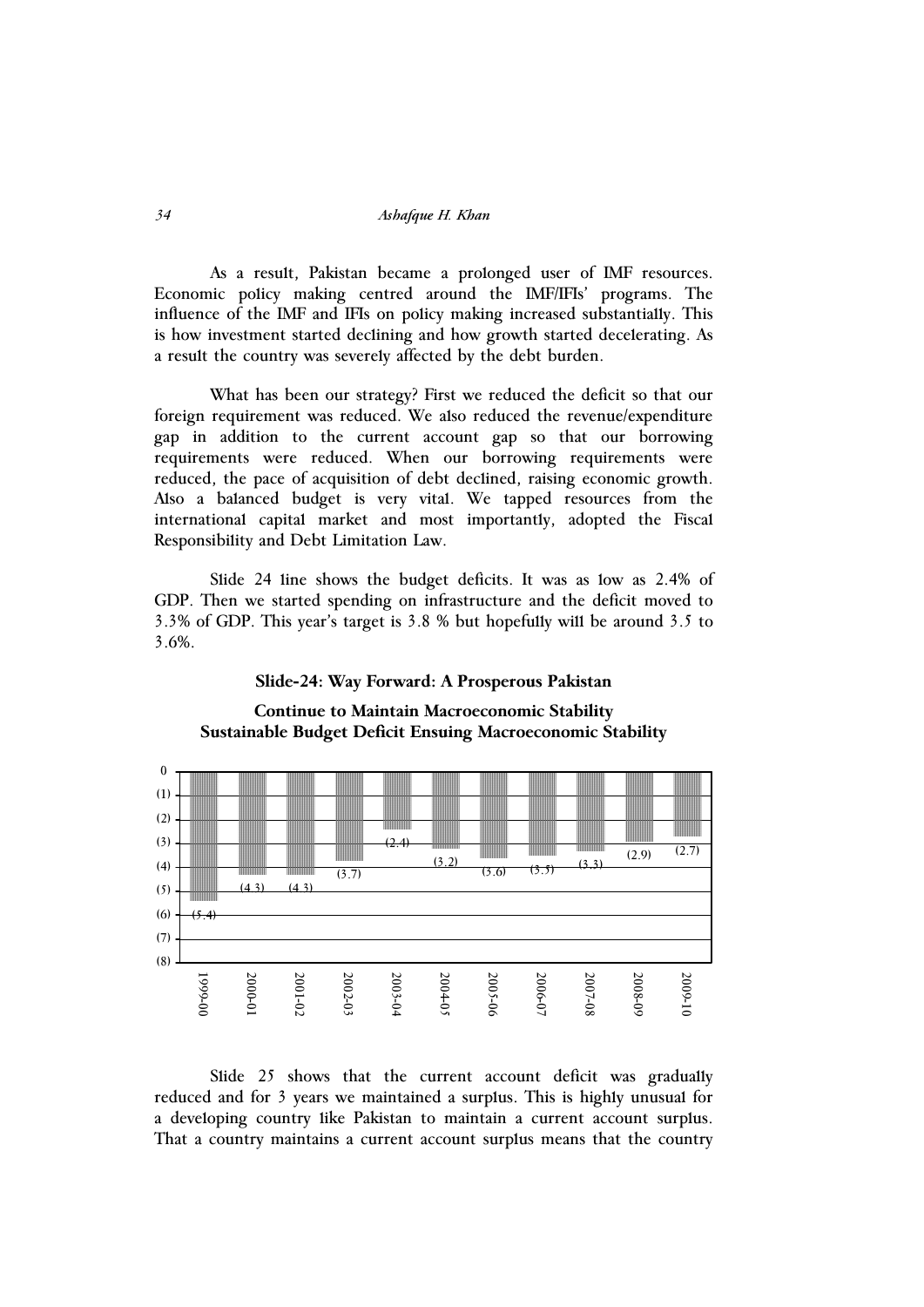is a capital exporting country and an aid giving country. But that is not the case. We are an aid recipient country not an aid giving country. For three years we observed a very strange phenomenon. It happened across the border as well. Many countries experienced a current account surplus and in the process built up their foreign exchange reserves. We also did this. But now as economic activity started accelerating, and oil prices also started doubling and tripling, our import bill started increasing. Our import bill for raw materials, capital goods, machinery, and equipment started increasing, our trade gap started widening and this year's current account deficit bill is to be around 4.2% of GDP.

### **Slide-25: Trends in Current Account Deficit**



**As % of GDP** 

Slide 28 shows how the public debt burden started declining. Our debt was over 100% and gradually came down to 61.7% last year and this year, 55.6%. Our Fiscal Responsibility and Debt Limitation law says that by 2012/13 Pakistan's public debt should be no more than 60% of GDP and hopefully we will be achieving that target at the end of this fiscal year.

Slide 27 is important because it shows public debt as a percentage of revenue, and it is the revenue through which we will be enhancing our debt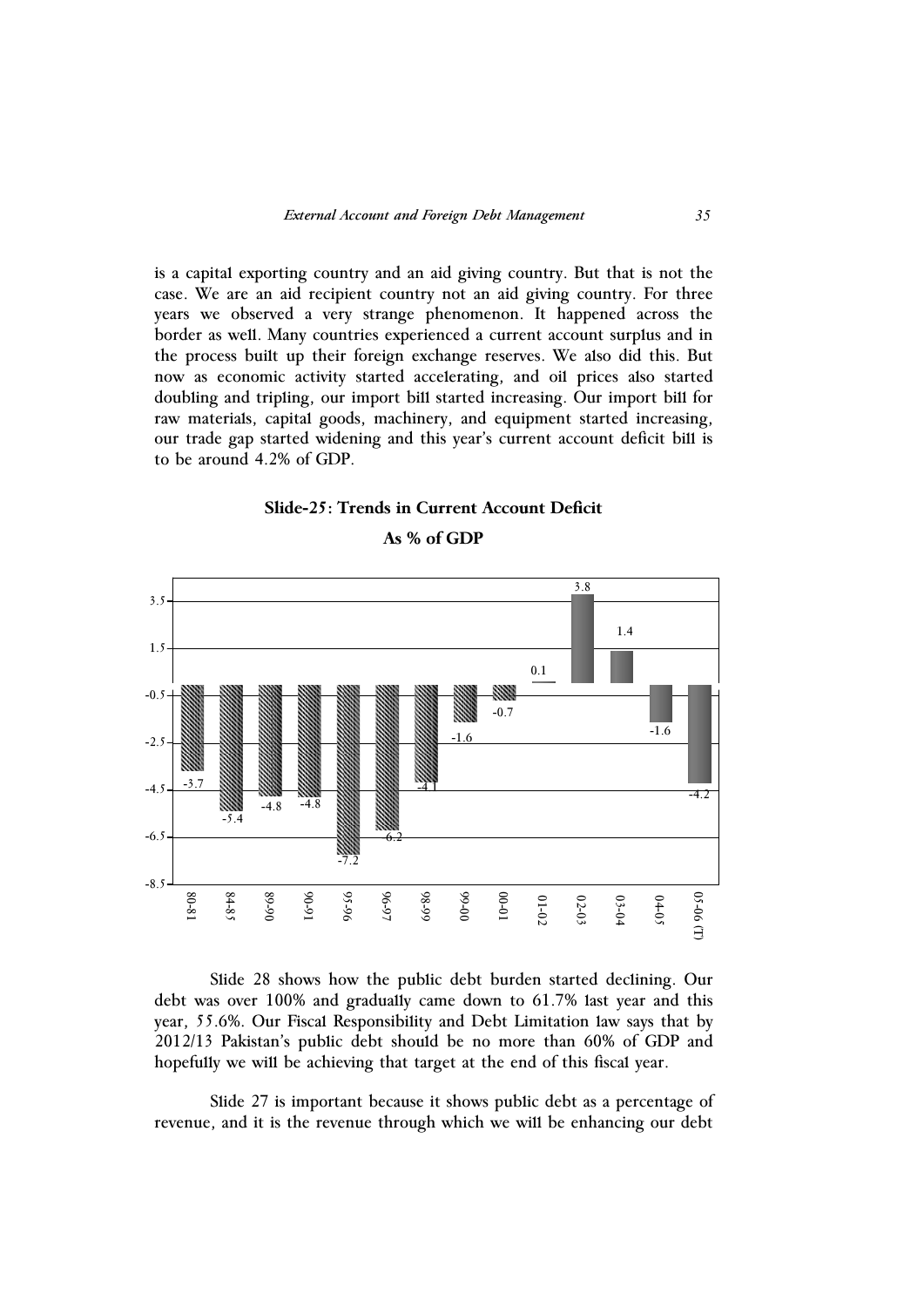servicing ability. This percentage used to be around 631%, now it is 400% this year, a substantial reduction.

#### **Debt as foreign exchange liabilities.**

Similarly, we can look at our foreign exchange liabilities. Slide 29 shows that if the trend that persisted in the 90s when our external debt and liabilities were growing at an average rate of 6.6%, our total debt at the end of last year would have been \$57 billion. Actually, it turned out to be somewhere around \$35 billion. So the country was saved around \$21 billion.

#### **Slide-29: Trends in External Debt and Liabilities**



#### **External Debt and Foreign Exchange Liabilities (Billion \$)**

Slide 30 shows the external debt as a percentage of foreign exchange earnings. This was 347% and came down to 137% in 2004-05. With this 347% of debt burden we were in the league of Heavily Indebted Poor Countries (HIPC) such as Rwanda, Malawi and the Congo. We never declared ourselves a HIPC country for strategic reasons, though at one time we were debating whether we should declare ourselves a HIPC country. Just like a person having a blood pressure of over 200 means that there is a serious risk of a heart attack, the 347% figure discussed above showed that Pakistan could default at any time and in fact we defaulted. Now we are out of that dangerous situation.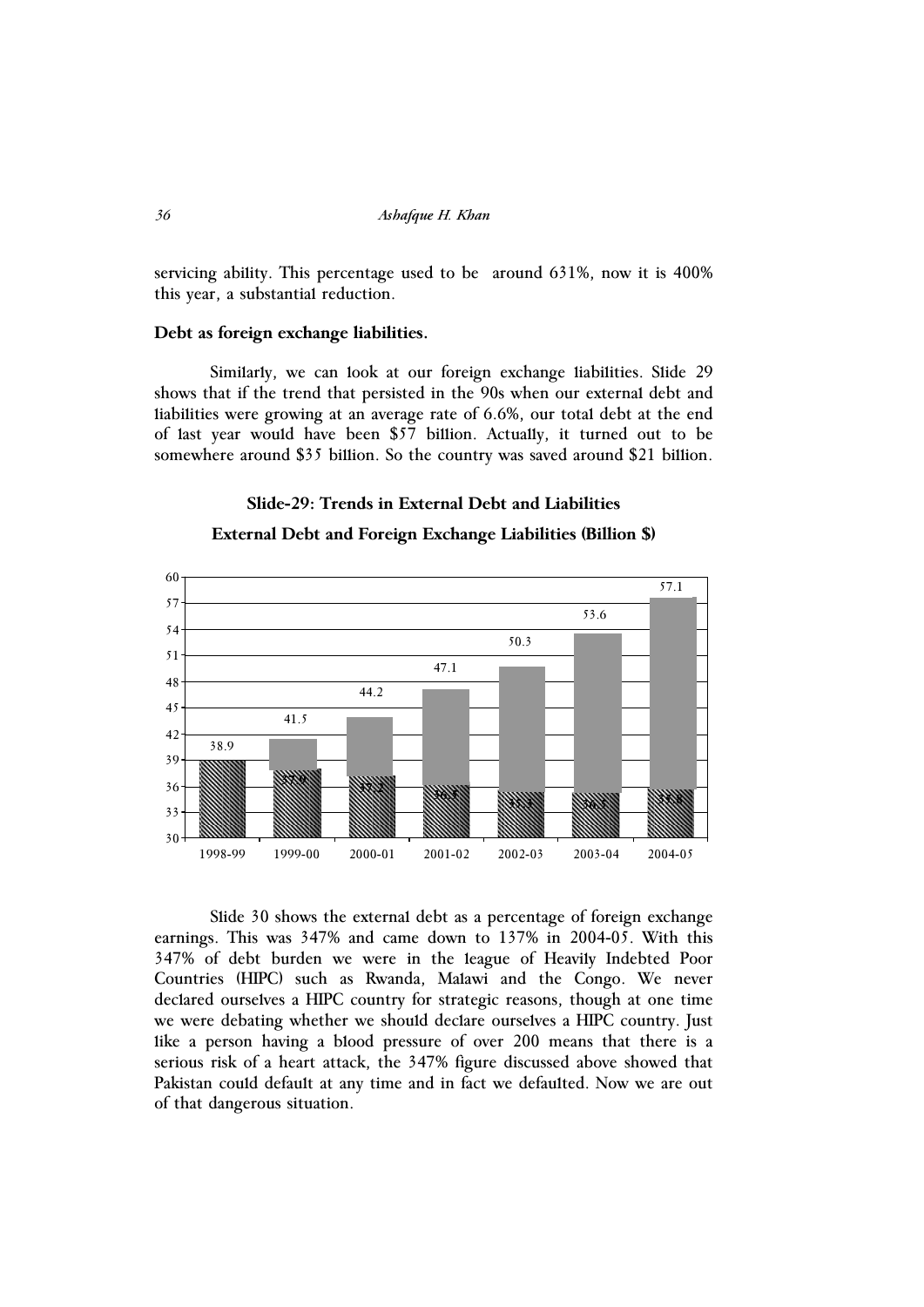## **Slide-30: External Debt and Liabilities (% of Foreign Exchange Earnings)**

## **Significantly reducing vulnerability to external shocks**



 Another way to look at the debt burden is the debt to GDP ratio shown in Slide 31. Similarly, Slide 32 shows that our external debt was 38 times our reserves in the 1990s and came down to 2.8 times. Now as a result of the declining debt burden, we are witnessing an acceleration in economic activity. Slide 37 shows that GDP growth, economic growth, is moving upwards. We are now in the 6% to 8% mode and in the next 5 years, that will be our trend line. Therefore we want to maintain this macroeconomic stability. Our immediate plan is that we must grow at an average rate of 6.5% to 8%. This range exists because we rely on an unpredictable agricultural output. This output is dependent on four crops, that account for 30% of agricultural output, which in turn is dependent on Mother Nature.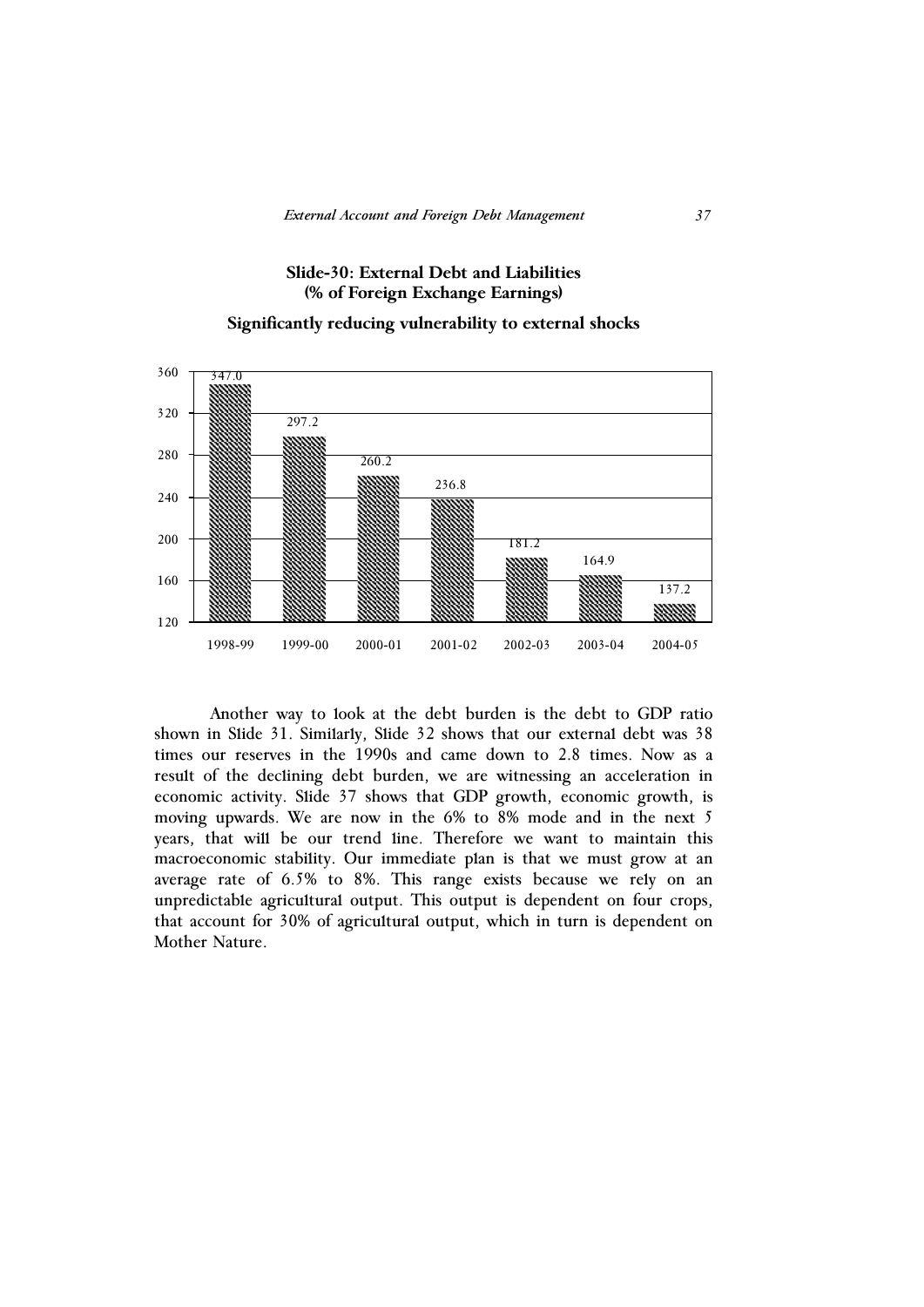





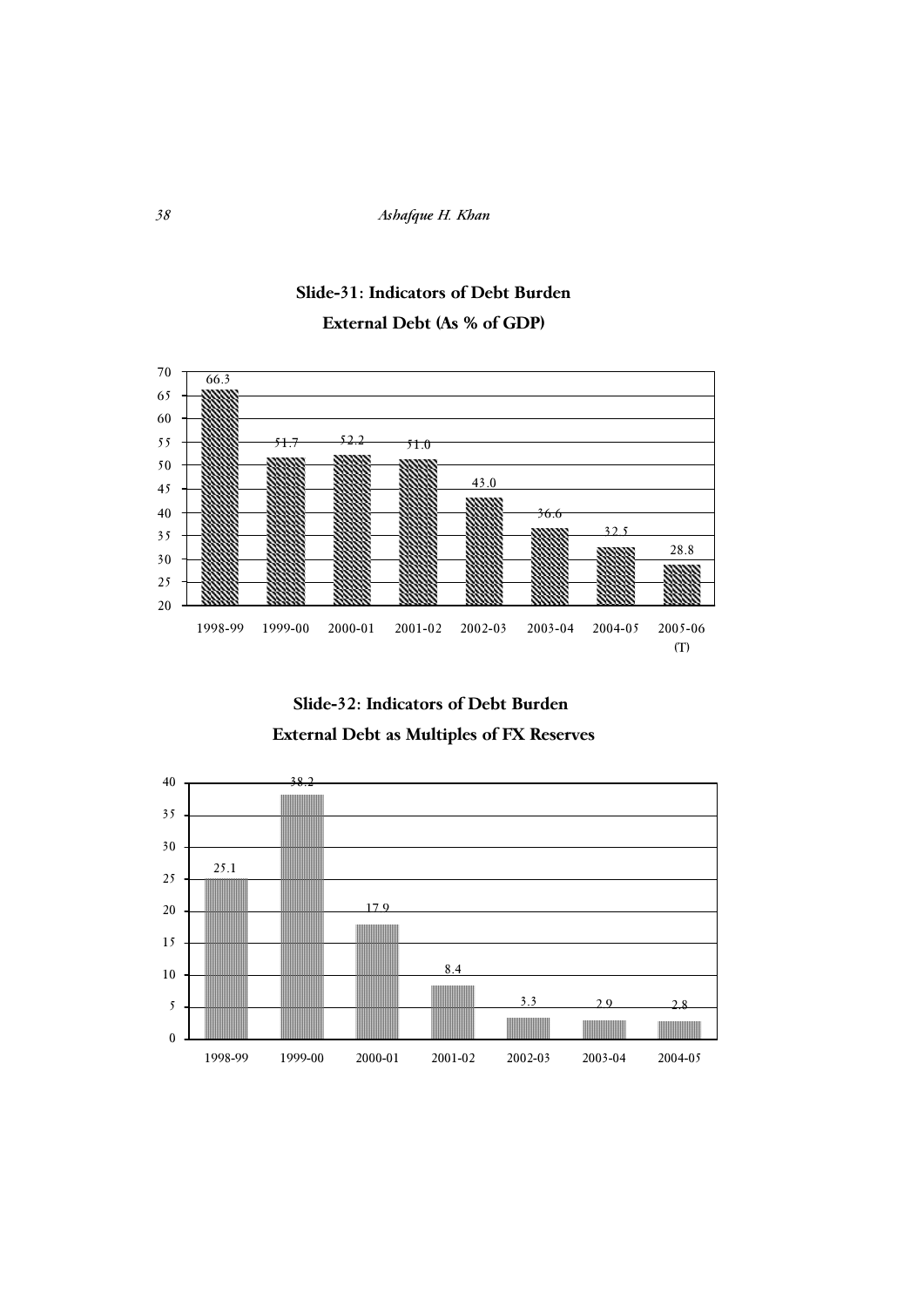

## **Slide-37: Economic Growth Picking Up Real GDP is maintaining a robust upward trend**

The fiscal deficit will remain close to 3% of GDP in the next 5 years. This is on target. And if we maintain this deficit our public debt path will be close to 40% of GDP by 2009/10. This is very safe as far as the debt burden of the country is concerned.

Regarding our the external debt situation, If we maintain the same type of growth for exports and others, our external debt will decline to 22% of GDP.

The way forward for Pakistan is to maintain financial discipline by keeping the budget deficit to 3% of GDP. We must also keep our current account deficit to below 3% of GDP. At the same time, we must maintain a stable exchange rate in order to keep the level of debt manageable. We must also keep inflation low because if inflation is low it will help maintain stability in the exchange rate. It will attract FDI, which are non-debt creating inflows. We can finance the current account deficit without any increase in the debt burden. If inflation is low, the interest rate will also remain low. It is important to move from donor driven to need based borrowing. We need to figure out how much money we require to maintain growth at 6 to 8% per year. And we should also figure out a borrowing strategy that is consistent with macro financial stability. As for our reserves, there should be a currency mix. So far there has only been a concentration on the dollar. We should also keep the Euro, Yen and other currencies in